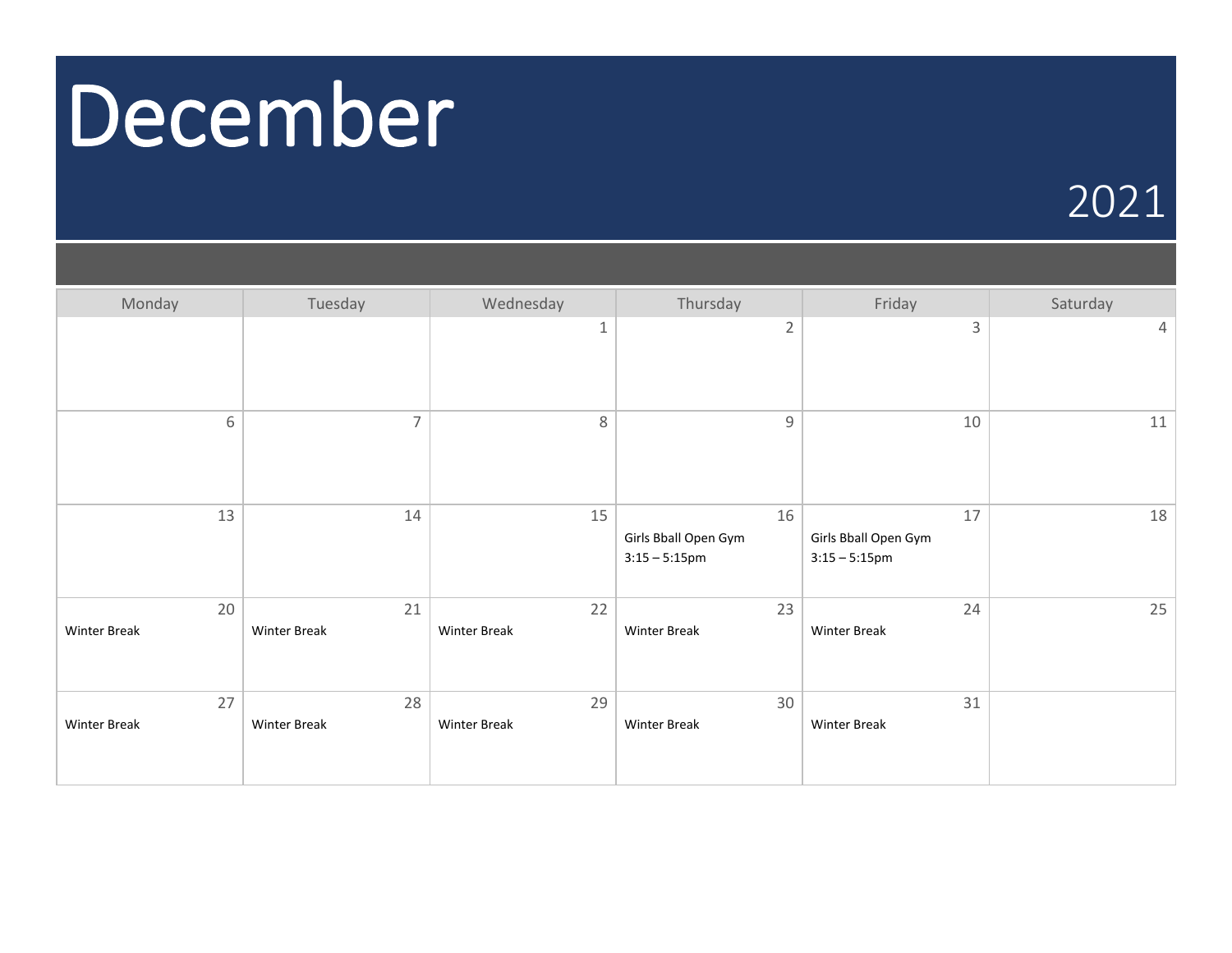## January

#### 2022

| Monday                                                        | Tuesday                           | Wednesday                                            | Thursday                        | Friday                                       |
|---------------------------------------------------------------|-----------------------------------|------------------------------------------------------|---------------------------------|----------------------------------------------|
| $\overline{3}$<br><b>Teacher Work Day</b><br>Girls BBall Camp | 4<br>Girls BBall Camp             | 5<br>Girls BBall Camp                                | 6<br>Girls BBall Camp           | $\overline{7}$<br>Girls BBall Camp           |
| 8th Grade 1:00pm - 3:00pm                                     | 7 <sup>th</sup> Late              | 7 <sup>th</sup> Late                                 | 7 <sup>th</sup> Late            | 7 <sup>th</sup> Late                         |
| 7th Grade 3:00pm - 5:00pm                                     | 8 <sup>th</sup> Early             | 8 <sup>th</sup> Early                                | 8 <sup>th</sup> Early           | 8 <sup>th</sup> Early                        |
| 10                                                            | 11                                | 12                                                   | 13                              | 14                                           |
| <b>Tryouts</b>                                                | <b>Tryouts</b>                    | <b>Tryouts</b>                                       | 1 <sup>st</sup> day of practice | 7 <sup>th</sup> Early                        |
| 7th Early 3:15 - 4:45                                         | 7 <sup>th</sup> Early 3:15 - 4:45 | 7th Early 3:15 - 4:45                                | 7 <sup>th</sup> Early           | 8 <sup>th</sup> Late                         |
| $8^{th}$ Late 4:45 - 6:15                                     | $8^{th}$ Late 4:45 - 6:15         | $8^{th}$ Late 4:45 - 6:15                            | 8 <sup>th</sup> Late            |                                              |
| No School<br>17                                               | 18                                | 19                                                   | 20                              | 21                                           |
| 7th Grade 9:00am - 11:00am                                    | 7 <sup>th</sup> Late              | 7 <sup>th</sup> Late                                 | 7 <sup>th</sup> Late            | 7 <sup>th</sup> Late - 8 <sup>th</sup> Early |
| 8 <sup>th</sup> Grade TBD                                     | 8 <sup>th</sup> Early             | 8 <sup>th</sup> Early<br>Combined time $4:40 - 4:55$ | 8 <sup>th</sup> Early           | Combined time $4:35 - 5:00$<br>Scrimmage     |
| 24                                                            | 25                                | 26                                                   | 27                              | 28                                           |
| <b>Lincoln vs Boltz</b>                                       | 7 <sup>th</sup> Early             | <b>Boltz vs Wellington</b>                           | 7 <sup>th</sup> Early           | 7 <sup>th</sup> Early                        |
| 7 <sup>th</sup> Home                                          | 8 <sup>th</sup> Late              | 7 <sup>th</sup> Away                                 | 8 <sup>th</sup> Late            | 8 <sup>th</sup> Late                         |
| 8 <sup>th</sup> Away                                          |                                   | 8 <sup>th</sup> Home                                 |                                 |                                              |
| 31                                                            |                                   |                                                      |                                 |                                              |
| <b>Webber vs Boltz</b>                                        |                                   |                                                      |                                 |                                              |
| 7 <sup>th</sup> Home                                          |                                   |                                                      |                                 |                                              |
| 8 <sup>th</sup> Away                                          |                                   |                                                      |                                 |                                              |